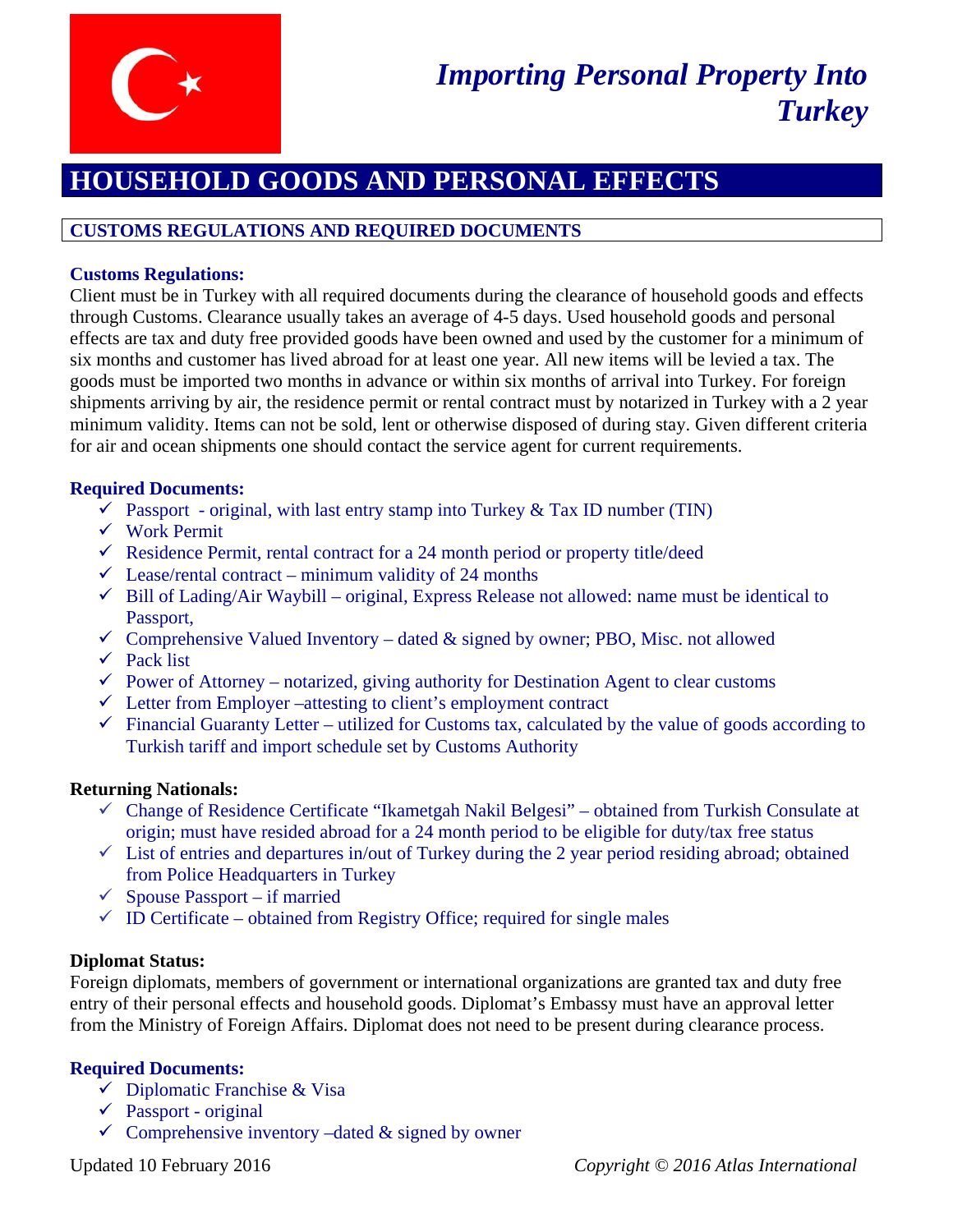- $\checkmark$  Power of Attorney giving authority for Destination Agent to arrange customs clearance
- $\checkmark$  Letter of Assignment provided by the Embassy, consulate or government office

#### **Returning Turkish Diplomats & Government Officials**

- $\checkmark$  ID Certificate obtained from Registry Office
- $\checkmark$  Passport of spouse if married, original
- $\checkmark$  Assignment Letter obtained from appropriate government agency

#### **RESTRICTED/DUTIABLE ITEMS**

- $\checkmark$  Appliances/Electronics must have invoices/receipts, state brand & serial numbers on Inventory; subject to import tax
- $\checkmark$  Prescription medications requires a health certificate
- $\checkmark$  New items (less than 6 months) must have invoices/receipts
- $\checkmark$  Tobacco 10 cartons of cigarettes or 1 kg of loose tobacco, in excess of these amounts incurs duty
- $\checkmark$  Alcohol obtain current requirements from the Destination Agent
- $\checkmark$  Plants limited to 3

#### **PROHIBITED ITEMS**

- $\checkmark$  Narcotics/illegal drugs of any kind
- $\checkmark$  Pornography and subversive material
- $\checkmark$  Firearms, explosives, ammunitions and all other weapons unless otherwise approved
- $\checkmark$  Meat based products
- $\checkmark$  Gambling machines and paraphernalia

#### **IMPORTATION OF PETS**

Pets may enter as passenger's accompanied baggage in the cabin or as cargo. Pets will take 2 days to be processed through Customs.

#### **Required Documents:**

- $\checkmark$  Certificate of Vaccination including rabies, less than 6 months prior to arrival
- $\checkmark$  Health Certificate by a Veterinarian at origin

#### **IMPORTATION OF VEHICLES**

**Effective January 2016:** All foreign nationals with Work Permits for over a year must get a Turkish Driver's license within 6 months of arrival into Turkey. Turkish license obtained from Turkish Security Vehicles can be imported tax free with an irrevocable Bank Guaranty. The amount of the guaranty is based on make, model, & weight. The deposit is returned by Customs upon the permanent re-exportation of the vehicle. Vehicles take a full week to process through Customs and the client must be present. The OBL must show chassis & engine numbers, cubic capacity, year of manufacture, brand and model.

#### **Dual Nationals are not allowed to import a vehicle on a permanent basis.**

**Returning Nationals & Diplomats:** must be returning permanently and the vehicle must not be more than 3 years old when purchased.

## **Required Documents:**

- $\checkmark$  Certificate of Title and Registration must be original
- $\checkmark$  Commercial/Purchase Invoice must be original
- $\checkmark$  Insurance Policy & Drivers License original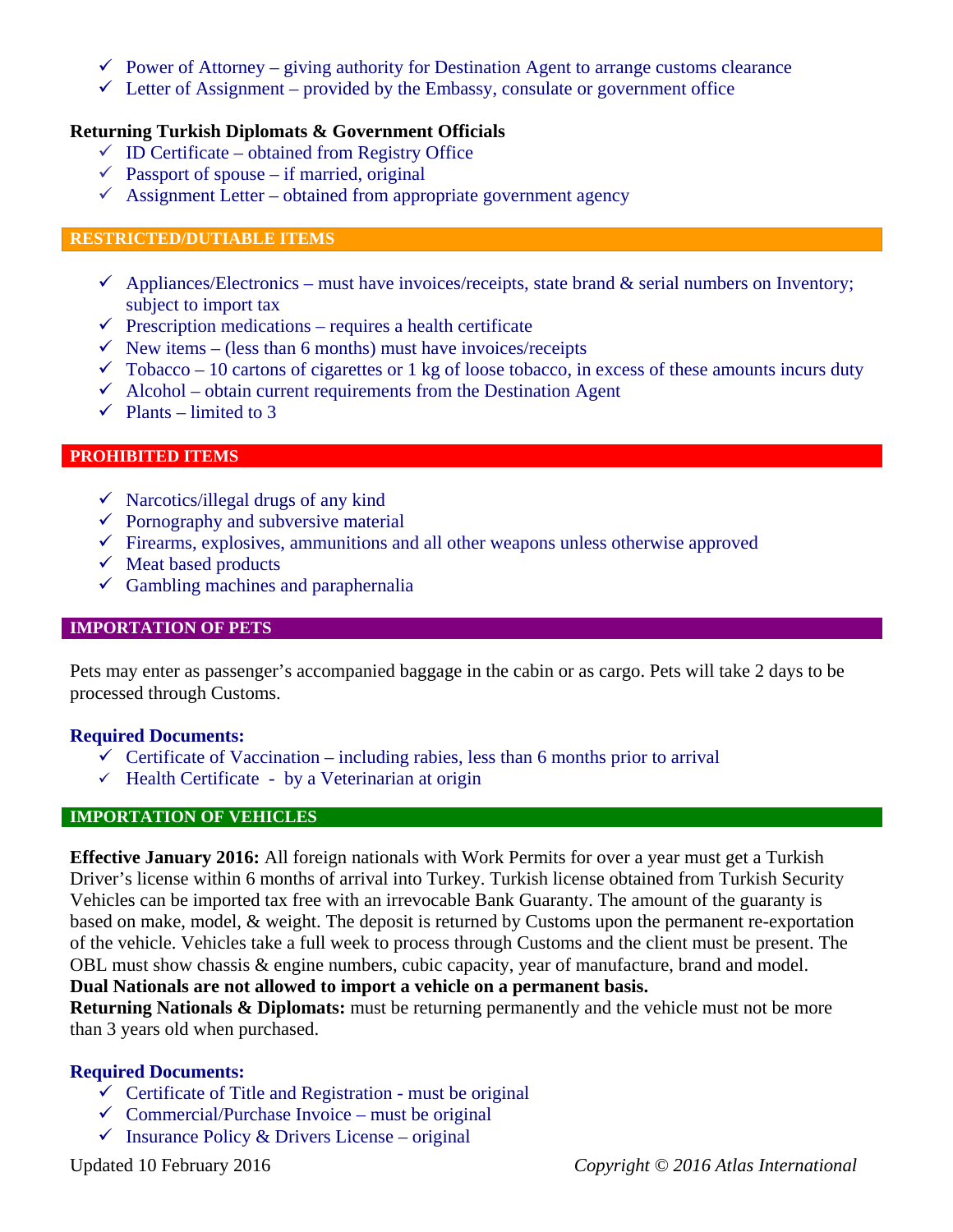- $\checkmark$  Carnet de Passage Transit Book -
- $\checkmark$  Power of Attorney giving authority for Destination Agent to arrange customs clearance
- $\checkmark$  Bank Guaranty supplied by a local bank in Turkey
- $\checkmark$  OBL & Owners Manual w/ engine & chassis serial numbers

Documents needed for the Turkish Driver License

- $\checkmark$  Original Driver License w/translated & notarized copy notarized in Turkey
- $\checkmark$  Passport, Work Permit copies, 2 identification photos,
- $\checkmark$  Blood type card & Health Report obtained from a Turkish hospital

# **NOTES:**

**Entry & Exit Requirements:** Everyone entering Turkey must have a visa including diplomats and those on official business. Refer to the Turkish Embassy's website to apply for the appropriate one. One should get Turkish entry stamps on the passport page containing your visa at the first port of entry before transferring to domestic flights. Failure to obtain these stamps may cause serious difficulties when you leave Turkey. Due to a revision of Turkish residency requirements in 2008, you should not stay beyond the date permitted on your visa or residency permit. You run the risk of being deported, fined and denied entry to Turkey for three months to five years. The length of the ban is determined by the length of the "overstay". One should carry a copy of your passport and visa with you at all times in the event of questioning by authorities.

**Dual Citizenship:** Turkish-U.S. dual nationals may be subject to additional laws that impose special obligations on Turkish citizens. Male dual citizens over the age of 18 may be subject to Turkish conscription and compulsory military service. One is strongly advised to consult with officials at Turkish embassies or consulates before traveling. Turkish law does not allow for U.S. officials to visit or provide consular assistance to Turkish-U.S. dual nationals arrested in Turkey.

Safety & Security: US citizens are encouraged to enroll in the Smart Traveler Enrollment Program, to stay current with the latest safety and security announcements dispersed by the Embassy in your area. Your enrollment can also help the Department of State reach your family and friends in case of emergency. There is a continuing threat of terrorist actions and violence against U.S. citizens and interests. U.S. government employees are subject to travel restrictions and require advance approval prior to official or unofficial travel to the provinces of Diyarbakir, Van, Siirt, Mardin, Batman, Bingöl, Tunceli, Hakkâri, Bitlis, and Elâzi. U.S. military and Department of Defense civilians have additional restrictions and should consult their local area commander to obtain the latest travel guidance. In addition to terrorist activities, there have been instances of violence targeting Christians and Jews in Turkey

**Crime:** As in other large metropolitan areas throughout the world, common street crimes include pick pocketing, purse snatching, and mugging. Often the crime is preceded by some sort of diversion such as an argument, a fight, or someone bumping you. Residential crime is an issue in major cities, with criminals targeting ground floor apartments for theft.

**Health:** As of January 1, 2012, a new General Health Insurance (GHI) law took effect in Turkey. If you live in Turkey and wish to enroll in and receive GHI coverage you may do so as long as you meet the administrative requirements described below.

1) Present a valid residence permit and show that you have resided in Turkey for one year.

2) Register within one month of completing one year of residency in Turkey.

3) Fill out and submit an application.

4) Pay the individual monthly premium: approximately 213 Turkish Lira (approximately \$117) and subject to change

The U.S. Department of State is unaware of any specific HIV/AIDS entry restrictions for visitors to or for foreign residents of Turkey; however, officials will generally deport foreigners once HIV-positive status is discovered.